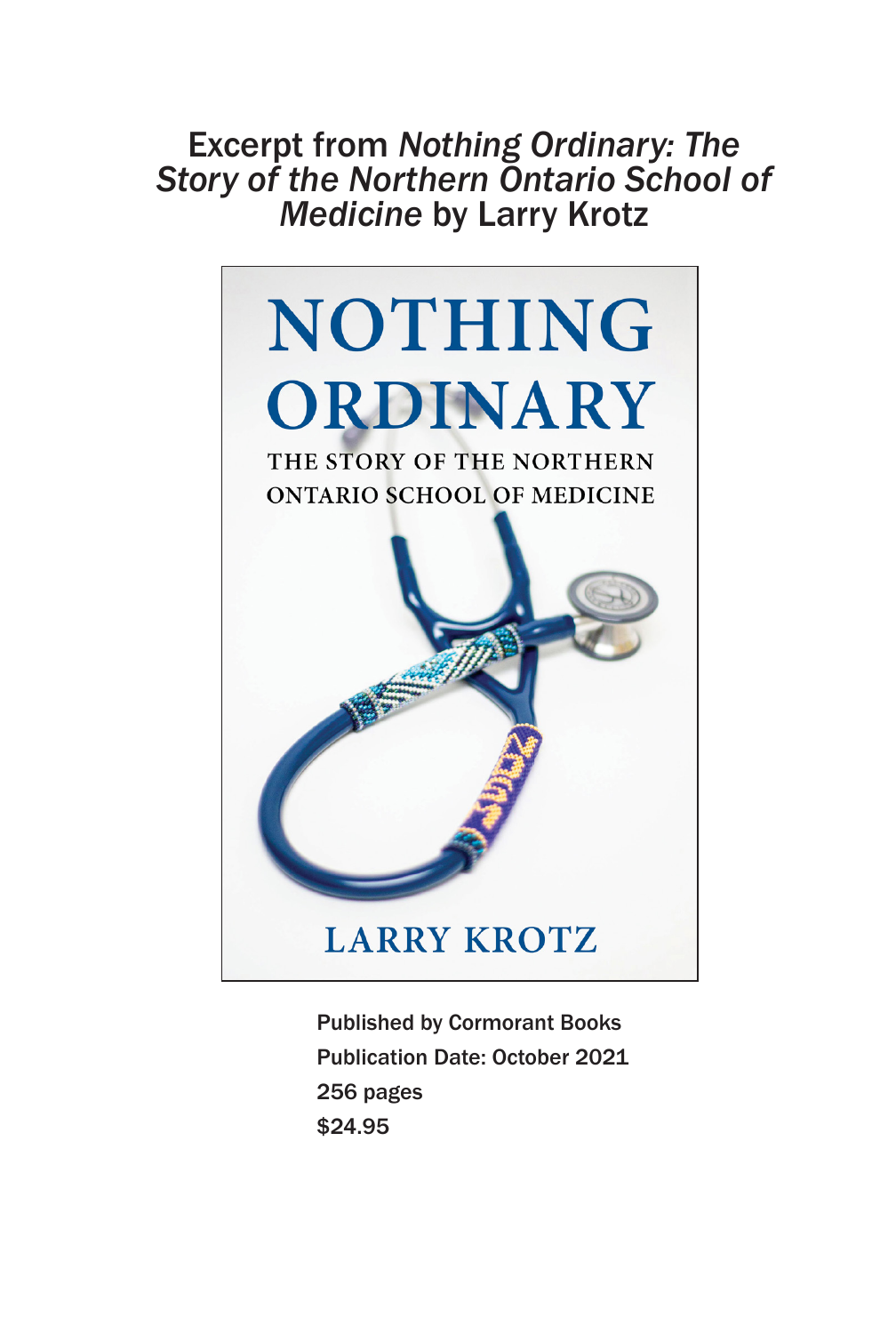## Introduction

On a sunny weekend in late September 2019, a crowd of a couple hundred people gathered in a conference centre in the town of Little Current. Little Current is one of those sparkling communities with a waterfront, church steeples, and a main street right out of a calendar picture. At the north end of Ontario's Manitoulin Island, it guards the bridge that goes back to the mainland and the highway that leads on to Espanola, Sudbury, and Sault Ste. Marie. There, in the Indigenous-run conference centre, overlooking a tinge of autumnal colour and gathering geese on the shore of Lake Huron's North Channel, the collection of purposeful-looking people embarked on two days of presentations about medical research. They were faculty, graduate students, physicians with various specialties, residents, and researchers associated with the Northern Ontario School of Medicine (NOSM). They were engaged in what they all proudly called uniquely northern research.

Little Current and Manitoulin Island are actually only the beginning of the northern nine-tenths of the sprawling province of Ontario. They are on the southern fringe of a territory that stretches almost endlessly into the northeast, the northwest, and due north. That said, even this southern edge is a long distance from the self-proclaimed centre of the Ontario universe — Toronto — as I discovered when it took six hours of driving to get there. Coming home, I would take a different route, crossing the waters of Georgian Bay aboard the Chi-Cheemaun, the ferry that travels between South Baymouth and Tobermory.

Dr. Sarita Verma, newly installed as only the second dean of NOSM, which by now had graduated eleven classes of physicians, described the research conference as an opportunity to focus on "best-practice research that is relevant and appropriate to the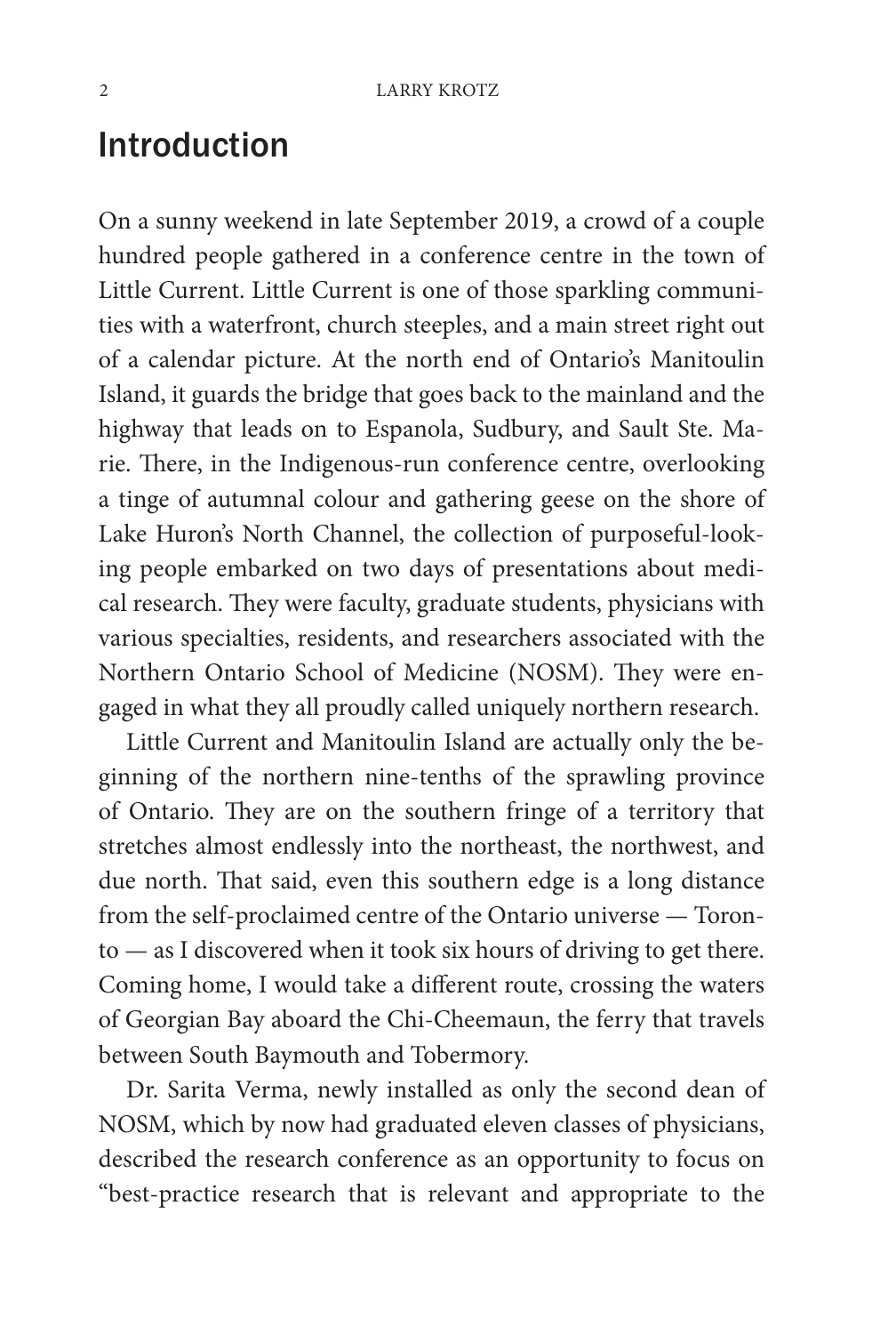#### NOTHING ORDINARY: THE STORY OF THE NORTHERN ONTARIO SCHOOL OF MEDICINE 3

north." She assured the participants that their discoveries would lead to "uniquely northern solutions in front-line healthcare, solutions that have become internationally recognized as leading models of evidence-based care." PowerPoint presentations, oral explanations, keynote addresses, and poster displays reported those discoveries, one after the other, as well as giving updates on works in progress. Cumulatively, the conference delivered on such diverse topics as how to apply data to try to understand the opioid crisis (something that is affecting the north, including Indigenous communities, in a dramatic manner); making use of Indigenous culture and community as a foundation in formulating opioid disorder treatment; and finding ways to streamline the compensation process for workers injured in mines (both historically and currently a sizeable and dangerous form of employment across the region). One piece of research attempted to assess the burden of diabetes in pregnancy, while another looked at the potential relationship between combined aluminum and ionizing radiation exposure (a risk of mine work). One study, presented in poster form, analyzed training for French-speaking physicians, a priority across the region. Others looked at the potential mitigation of forest fire– related health effects, under-ice cyanobacteria as a threat to health, the increased risk of Lyme disease in Northern Ontario, and improving the response of primary healthcare providers to rural and First Nations women who experience intimate partner violence.

It was striking that these projects, without exception, were pertinent to the health and well-being of a particular population in a particular geographic region. The populations of Northern Ontario and their health concerns were being served by the energy and skills of this vast range of researchers.

Northern Ontario is many things. Rich in natural resources but thin in development, it has always served as a resource hinterland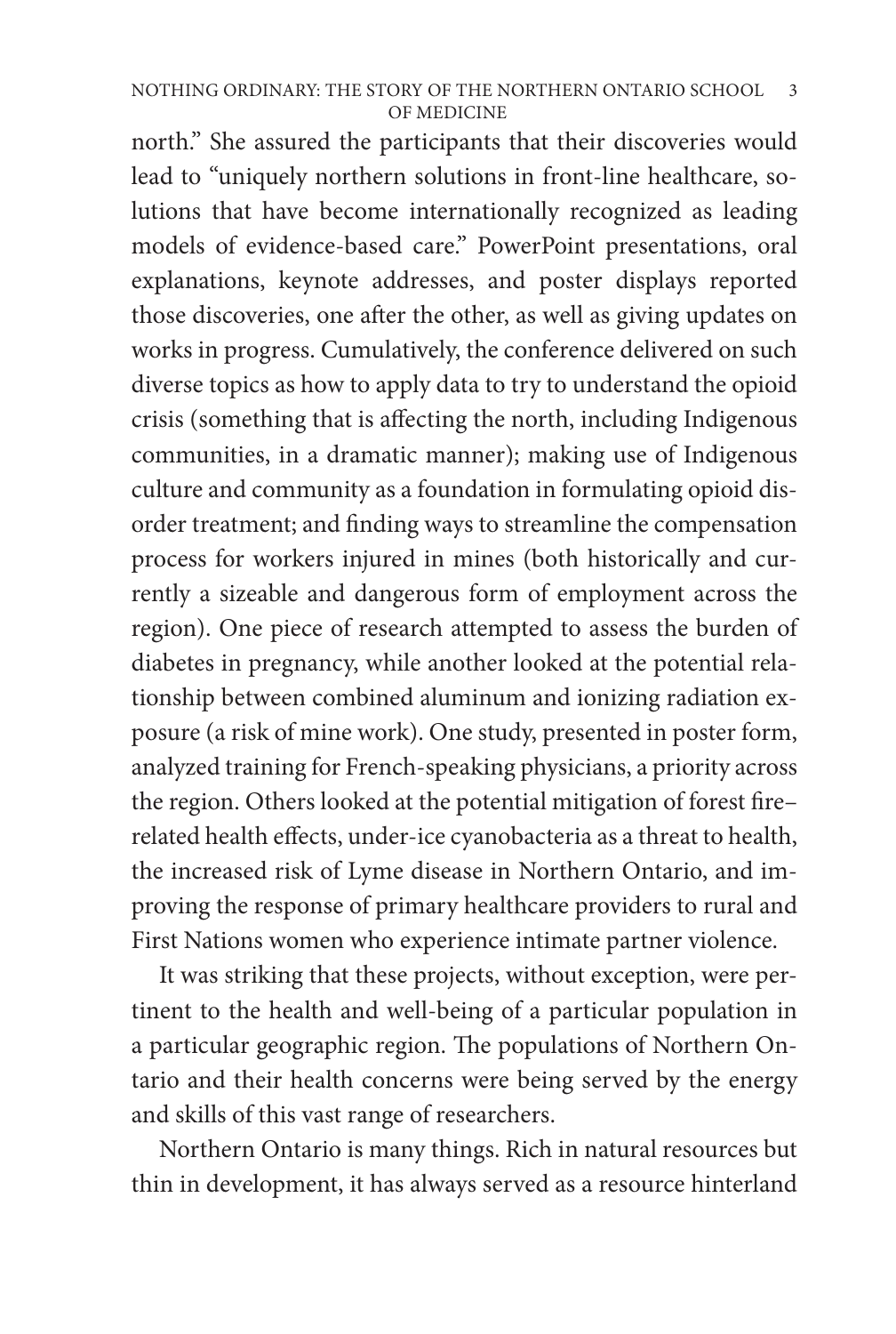### 4 LARRY KROTZ

for the south of the province. Its sparse population is richly diversified, with Indigenous communities, Francophone communities, and immigrant and settler communities from a wide range of backgrounds. All seek a living, and all struggle to keep making a living. For any number of reasons — geography, lack of population, politics — the region and its populations frequently complain of a shortage of services. A major one among these has been healthcare, more specifically a decades-long shortage of doctors. For more than fifty years, community after community across the north complained of being underserved. They would have no doctor when they needed two. They would have two doctors when they needed four. When a community needed a doctor, none would come. When one came, they couldn't be persuaded to stay. What doctors there were, were not present in sufficient numbers and were over-worked.

My own experience with this north has been modest, but nonetheless consistent. I grew up and went to school in the south, but as a student I worked on a number of occasions in the north, in a provincial park near Cochrane and on power line construction near Kenora and Fort Frances. For years while living in Winnipeg, I travelled frequently to the Lake of the Woods area. As a journalist, I visited Sioux Lookout, Thunder Bay, Moosonee, Ignace, Grassy Narrows, Sudbury, and the Onigaming First Nation at Nestor Falls. I became fascinated by the Northern Ontario School of Medicine in the course of writing a book about type 2 diabetes in Indigenous children. A nephrologist in Thunder Bay, Dr. Bill McCready, was interested in my project because although I had been concentrating on northern Manitoba, the topic intersected with what he encountered as a physician in the Ontario communities of Fort Frances and Sioux Lookout. During our conversations, McCready kept mentioning the Northern Ontario School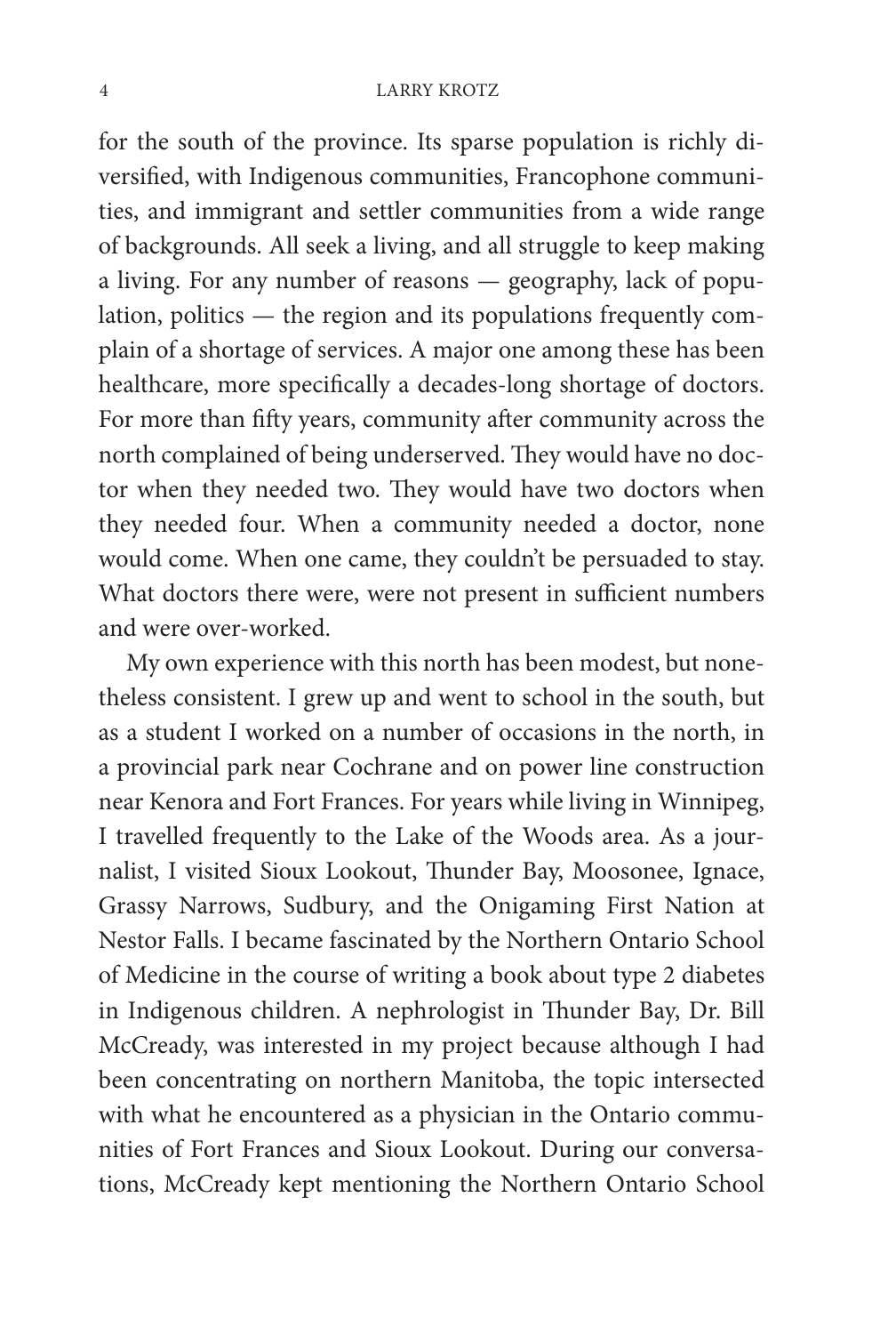### NOTHING ORDINARY: THE STORY OF THE NORTHERN ONTARIO SCHOOL OF MEDICINE 5

of Medicine, where he had been involved as a faculty member and served on the board. The research the school was undertaking, along with its clinical work and success in meeting the persistent doctor shortages, sounded fascinating. Yet this Northern Ontario School of Medicine seemed some kind of well-kept secret. Though I'd lived in Ontario for the past twenty years, I'd barely heard of it. When I checked, other people, certainly in the south and most notably in Toronto, had likewise barely heard of it. What exactly was it? How had it come into being? Now well into its second decade, what effect was it having meeting northern needs while resolutely striving to maintain a competitive position among the other medical schools of North America?

The motivation for creating NOSM, I would learn, came out of a vigorous and targeted response to the region's long-held grievances: the doctor shortages, to begin with, but even more the sense of being short-changed and ignored by power centres that are remote and far away. In the case of Ontario's north, these aren't simply allegations but proven facts. The decades-long physician shortage and the unique medical issues of the region's population are well documented. The people of Northern Ontario, being resourceful, decided to take matters into their own hands. If more doctors had to be educated, they would do it themselves. The most creative response of any people when up against a dearth of whatever they need is to make their own. That is the story of the Northern Ontario School of Medicine: it is an entity invented in the north by northerners.

What does it mean for a community to be able to educate its own doctors? Not just any small community, but a community as vast and diverse as Northern Ontario? The story we present here explores that fundamental question. What I learned as I began to discover is that the enterprise has had enormous positive impacts.